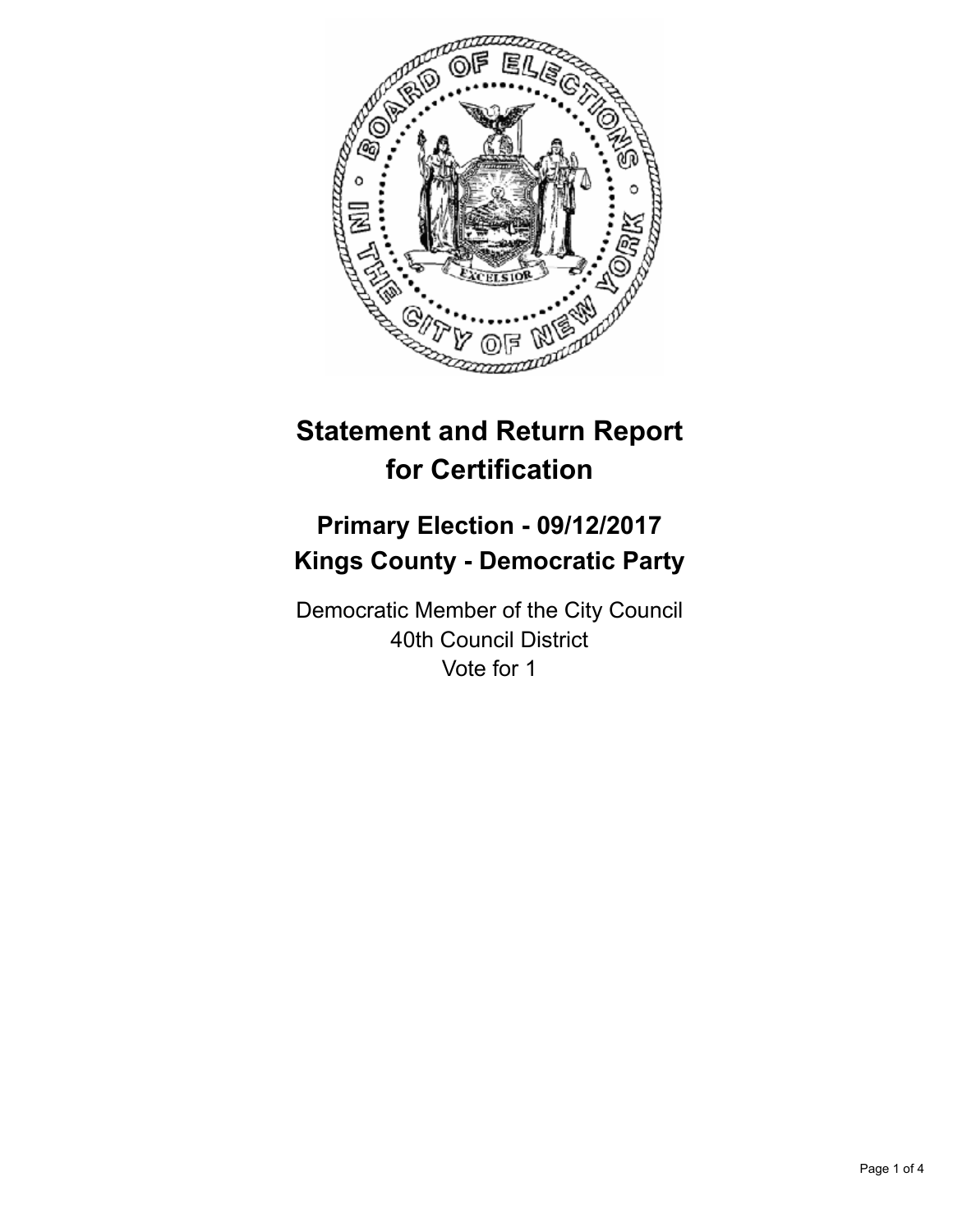

### **Assembly District 42**

| PUBLIC COUNTER                                           | 5.337          |
|----------------------------------------------------------|----------------|
| <b>MANUALLY COUNTED EMERGENCY</b>                        | 0              |
| <b>ABSENTEE / MILITARY</b>                               | 126            |
| <b>AFFIDAVIT</b>                                         | 56             |
| <b>Total Ballots</b>                                     | 5,519          |
| Less - Inapplicable Federal/Special Presidential Ballots | 0              |
| <b>Total Applicable Ballots</b>                          | 5,519          |
| PIA RAYMOND                                              | 945            |
| BRIAN-CHRISTOPHER A. CUNNINGHAM                          | 1,423          |
| <b>MATHIEU EUGENE</b>                                    | 2,575          |
| <b>JENNIFER M. BERKLEY</b>                               | 335            |
| BRAD LANDOV (WRITE-IN)                                   | 1              |
| CARLOS MENCHACA (WRITE-IN)                               | 1              |
| JAMAARE WILLIAMS (WRITE-IN)                              | 1              |
| JOHN WILLIAMS (WRITE-IN)                                 | 1              |
| LAURIE CUMBO (WRITE-IN)                                  | $\overline{2}$ |
| ROY MITCHELL (WRITE-IN)                                  | 1              |
| UNATTRIBUTABLE WRITE-IN (WRITE-IN)                       | 1              |
| UNCOUNTED WRITE-IN PER STATUTE (WRITE-IN)                | 1              |
| VLADIMIR DORGELY (WRITE-IN)                              | 1              |
| <b>Total Votes</b>                                       | 5,288          |
| Unrecorded                                               | 231            |

### **Assembly District 43**

| <b>PUBLIC COUNTER</b>                                    | 6,440        |
|----------------------------------------------------------|--------------|
| MANUALLY COUNTED EMERGENCY                               | 0            |
| <b>ABSENTEE / MILITARY</b>                               | 143          |
| <b>AFFIDAVIT</b>                                         | 66           |
| <b>Total Ballots</b>                                     | 6,649        |
| Less - Inapplicable Federal/Special Presidential Ballots | $\mathbf{0}$ |
| <b>Total Applicable Ballots</b>                          | 6,649        |
| <b>PIA RAYMOND</b>                                       | 1,713        |
| BRIAN-CHRISTOPHER A. CUNNINGHAM                          | 1,972        |
| <b>MATHIEU EUGENE</b>                                    | 2,332        |
| JENNIFER M. BERKLEY                                      | 353          |
| ALICKA AMPY SAMUEL (WRITE-IN)                            | 1            |
| EDE FOX (WRITE-IN)                                       | 1            |
| <b>JABARI BRISPORT (WRITE-IN)</b>                        | 1            |
| LAURIE CUMBO (WRITE-IN)                                  | 1            |
| LAURIE LUMBAR (WRITE-IN)                                 | 1            |
| UNATTRIBUTABLE WRITE-IN (WRITE-IN)                       | 1            |
| <b>Total Votes</b>                                       | 6,376        |
| Unrecorded                                               | 273          |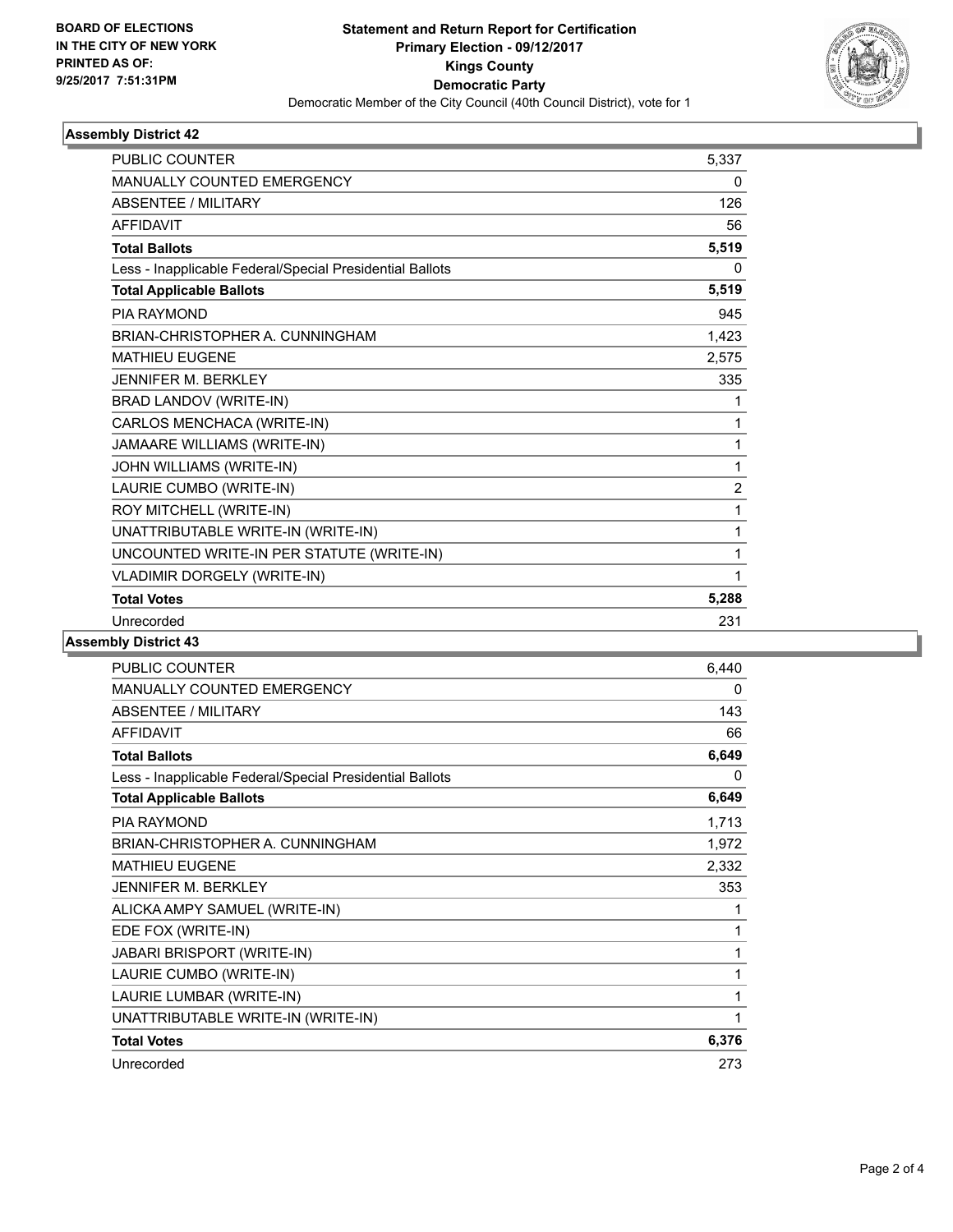

### **Assembly District 44**

| <b>PUBLIC COUNTER</b>                                    | 2,055 |
|----------------------------------------------------------|-------|
| <b>MANUALLY COUNTED EMERGENCY</b>                        | 0     |
| ABSENTEE / MILITARY                                      | 41    |
| <b>AFFIDAVIT</b>                                         | 16    |
| <b>Total Ballots</b>                                     | 2,112 |
| Less - Inapplicable Federal/Special Presidential Ballots | 0     |
| <b>Total Applicable Ballots</b>                          | 2,112 |
| <b>PIA RAYMOND</b>                                       | 406   |
| BRIAN-CHRISTOPHER A. CUNNINGHAM                          | 708   |
| <b>MATHIEU EUGENE</b>                                    | 653   |
| <b>JENNIFER M. BERKLEY</b>                               | 189   |
| BRIAN CUNNINGHAM (WRITE-IN)                              |       |
| CARLOS MENCHACA (WRITE-IN)                               |       |
| LEAH HIRTENFELD (WRITE-IN)                               | 1     |
| MARAT FILLER (WRITE-IN)                                  | 1     |
| <b>Total Votes</b>                                       | 1,960 |
| Unrecorded                                               | 152   |